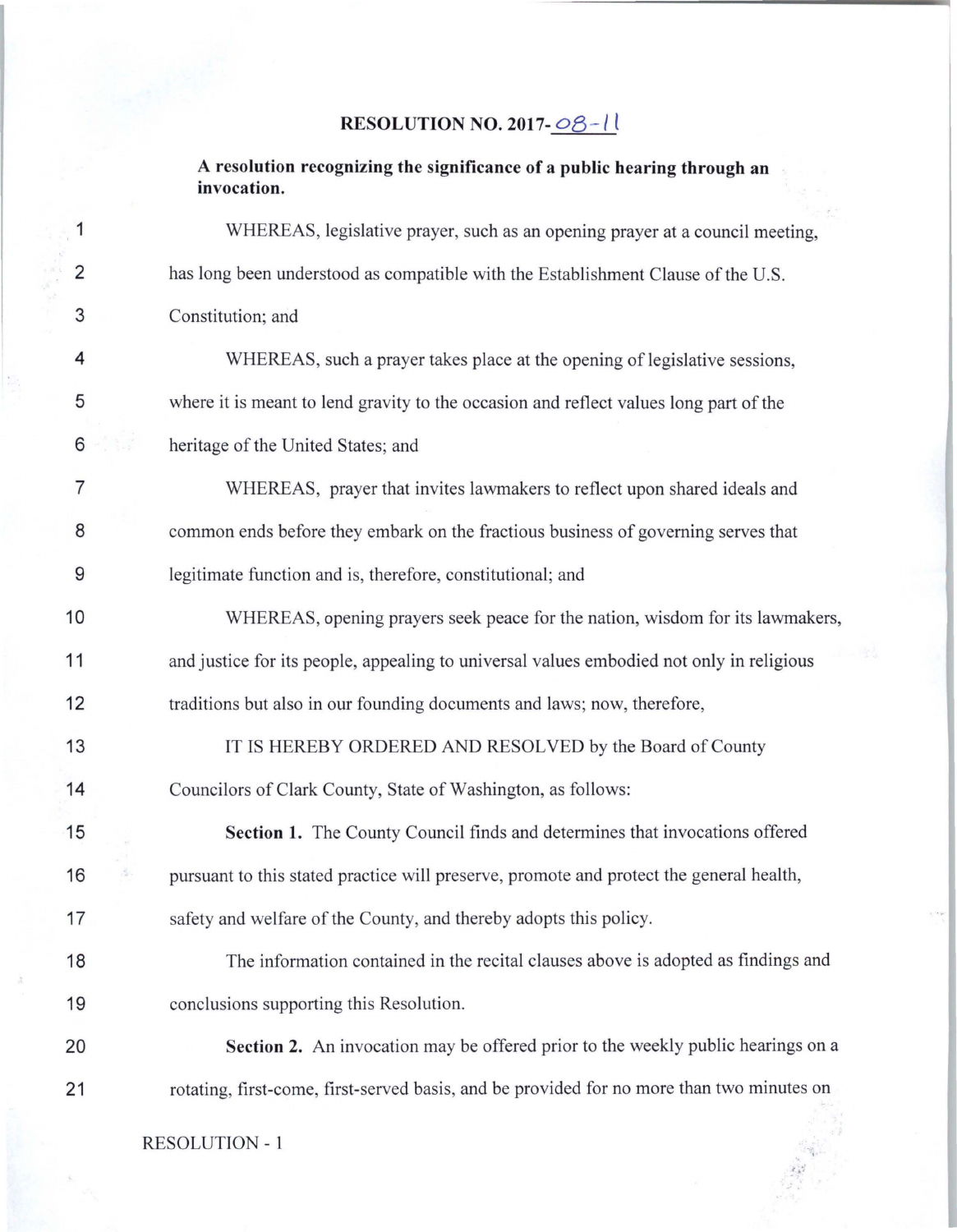22 23 24 25 26 27 28 a voluntary basis by persons affiliated with local faith-based organizations and ministries. As an alternative, a group or individual having no religious affiliation may request the opportunity to offer a brief statement to reflect on the gravity of the moment, seek peace for the nation, wisdom for its lawmakers and justice for its people, or generally appeal to universal values of our country. Finally any group or individual may request a moment of silence in place of an invocation. The attached Guidance document is adopted to aid in implementing invocations under this Resolution.

29

30

31

The policy adopted above supersedes and replaces any existing policies governing invocations currently in place and adopted under Resolution No. 2013-03-04.

ADOPTED this  $\alpha d$  day of *all*  $dN_{5}$ , 2017.

Approved as to form only: ANTHONY F. GOLIK Prosecuting Attorney

By

Prosecuting Attorney



Boldt, Chau

By:~~~~~~~~~~~~~~ Jeanne E. Stewart, Councilor

By:~~~~~~~~~~~~~~ Julie Olson, Councilor

By:~~~~~~~~~~~~~~

John Blom, Councilor

By:~~~~~~~~~~~~~~

Eileen Quiring, Councilor